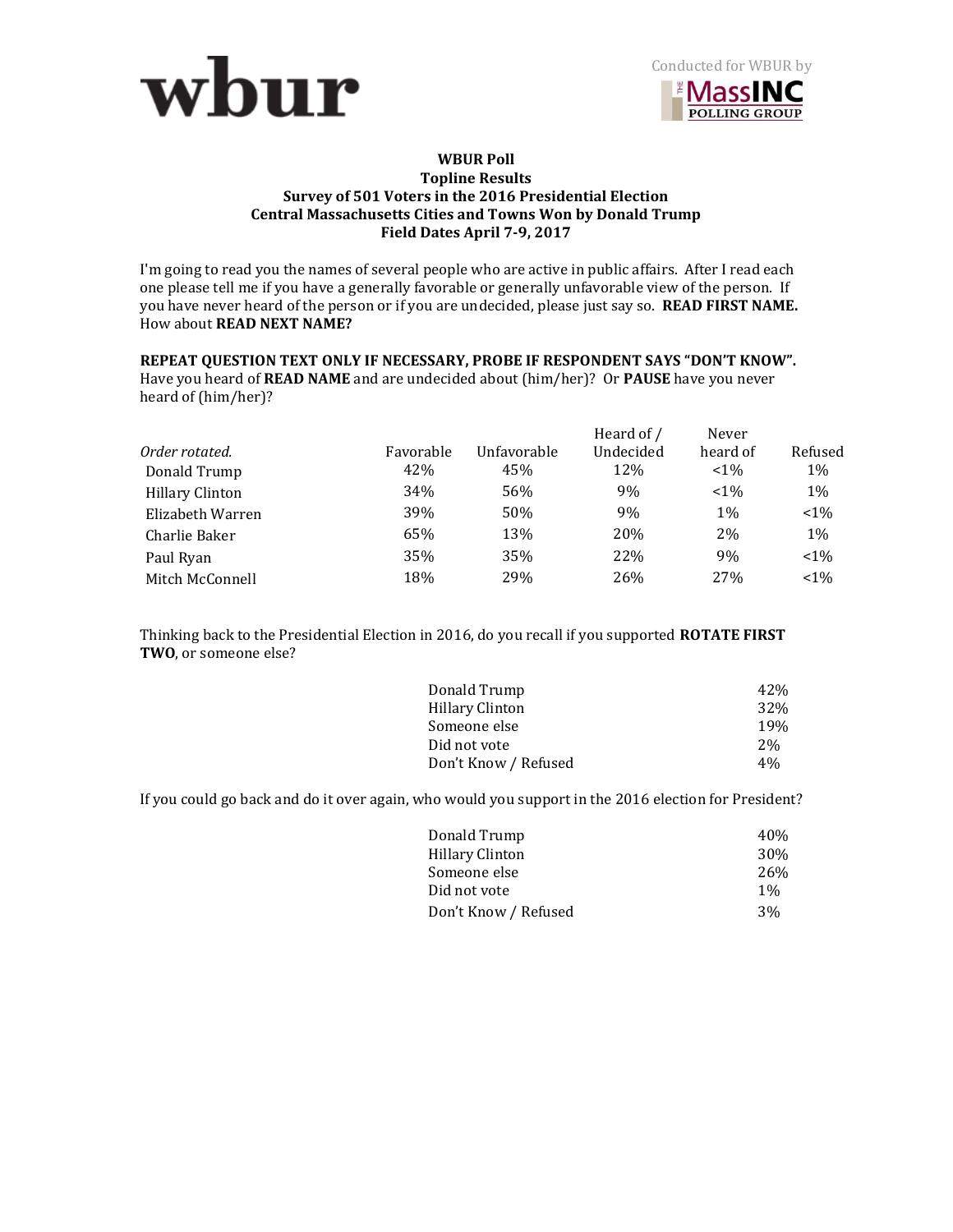Do you think Donald Trump will be able to keep **READ AND ROTATE TOP TO BOTTOM, BOTTOM TO TOP**?

| All of the promises he made during the  | 4%  |
|-----------------------------------------|-----|
| campaign                                |     |
| Most of the promises                    | 25% |
| Some of the promises                    | 30% |
| Just a few of the promises              | 21% |
| None of the promises he made during the | 16% |
| campaign                                |     |
| Don't Know / Refused                    | 3%  |

How much of priority do you think each of the following should be over the next year, a major priority, minor priority, or not a priority?

|                                                                                           | Major    | Minor    | Not a    | Don't Know |
|-------------------------------------------------------------------------------------------|----------|----------|----------|------------|
| Order rotated.                                                                            | priority | priority | priority | / Refused  |
| Reforming the tax code                                                                    | 60%      | 25%      | 9%       | 6%         |
| Repealing and replacing Obamacare                                                         | 41%      | 23%      | 32%      | 5%         |
| Passing a major infrastructure bill                                                       | 60%      | 26%      | 6%       | 8%         |
| Passing policies that reduce income<br>inequality                                         | 47%      | 32%      | 16%      | 6%         |
| Building a wall along the Mexican<br>border                                               | 24%      | 27%      | 47%      | 2%         |
| Passing comprehensive immigration<br>reform that includes a path to<br>citizenship        | 64%      | 25%      | 7%       | 3%         |
| <b>Investigating alleged Russian</b><br>interference in the 2016 presidential<br>election | 40%      | 32%      | 26%      | 2%         |

In terms of **READ FIRST**, do you think things will get better, get worse, or stay about the same during Donald Trump's presidency? **PROBE:** And do you think they will get (better/worse) quickly, or (better/worse) slowly?

|                                                | Get           | Get             |                 |           | Get     | Don't   |
|------------------------------------------------|---------------|-----------------|-----------------|-----------|---------|---------|
|                                                | <b>better</b> | better          | Stay about      | Get worse | worse   | Know /  |
| Order rotated.                                 | quickly       | slowly          | the same        | slowly    | quickly | Refused |
| The economy and jobs                           | 19%           | 33%             | 30%             | 10%       | 6%      | 3%      |
| Life in your own city or<br>town               | 6%            | 17 <sub>%</sub> | 61%             | 9%        | 4%      | 3%      |
| American manufacturing<br>jobs                 | 20%           | 36%             | 27 <sub>%</sub> | 9%        | 5%      | 3%      |
| The environment                                | 3%            | 11%             | 40%             | 19%       | 24%     | 3%      |
| America's relationship with<br>other countries | 12%           | 21%             | 19%             | 14%       | 29%     | 5%      |
| U.S. military readiness                        | 34%           | 23%             | 29%             | 4%        | 5%      | 5%      |
| The situation in Syria                         | 11%           | 17 <sub>%</sub> | 12%             | 11%       | 38%     | 10%     |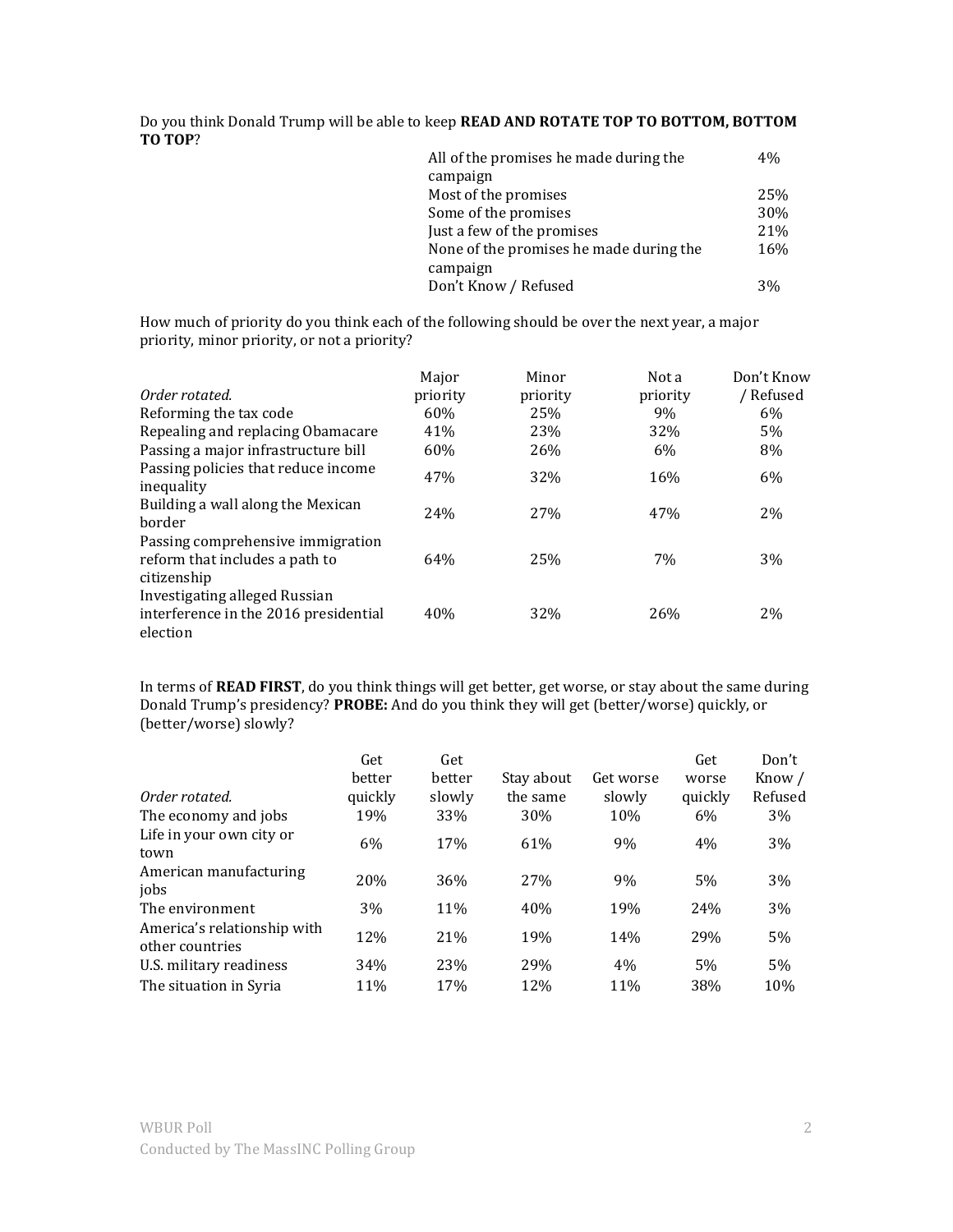# When it comes to the Affordable Care Act, often called Obamacare, what would you like to see Congress do? **READ AND ROTATE TOP TO BOTTOM, BOTTOM TO TOP.**

| Keep the law as it is now                     | 5%    |
|-----------------------------------------------|-------|
| Keep the law and work to improve it           | 41%   |
| Repeal the law and replace it                 | 29%   |
| Repeal the law and do not replace it          | $6\%$ |
| Establish universal coverage through a single | 17%   |
| government plan                               |       |
| Don't Know / Refused                          | 3%    |

#### Would you agree or disagree with each of the following statements about President Donald Trump? First, **READ FIRST**? How about **READ NEXT**? **REPEAT STEM AND SCALE ONLY AS NEEDED**

|                                                      |       |          | Both / neither /<br>depends (not | Don't Know |
|------------------------------------------------------|-------|----------|----------------------------------|------------|
| Order rotated.                                       | Agree | Disagree | read)                            | ' Refused  |
| Cares about people like you                          | 49%   | 47%      | 2%                               | 2%         |
| Shares your values                                   | 42%   | 51%      | 5%                               | 3%         |
| Will put the country's interests ahead<br>of his own | 50%   | 45%      | 3%                               | 2%         |
| Is honest and forthright                             | 43%   | 49%      | 5%                               | 3%         |
| Will keep America safe                               | 54%   | 41%      | 2%                               | 2%         |
| Is a good negotiator                                 | 57%   | 37%      | 3%                               | 3%         |
| Is an ethical person                                 | 42%   | 50%      | 5%                               | 3%         |

Do you approve or disapprove of the way Donald Trump is handling the nation's policy toward Russia?

| Approve              | 41% |
|----------------------|-----|
| Disapprove           | 44% |
| Don't Know / Refused | 15% |

Do you approve or disapprove Donald Trump's decision to launch airstrikes in Syria?

| Approve              | 61%        |
|----------------------|------------|
| Disapprove           | <b>30%</b> |
| Don't Know / Refused | 9%         |

In your view, has **READ FIRST** been have been too critical of Donald Trump since he became president, not critical enough, or that they have handled the situation appropriately?

|                  |          |                 |               | DUIL L  |
|------------------|----------|-----------------|---------------|---------|
|                  | Too      | Not critical    | Handled       | Know /  |
| Order rotated.   | critical | enough          | appropriately | Refused |
| Charlie Baker    | 20\%     | 17 <sub>%</sub> | 46%           | 18%     |
| Elizabeth Warren | 46%      | 10%             | 36%           | 8%      |

Don't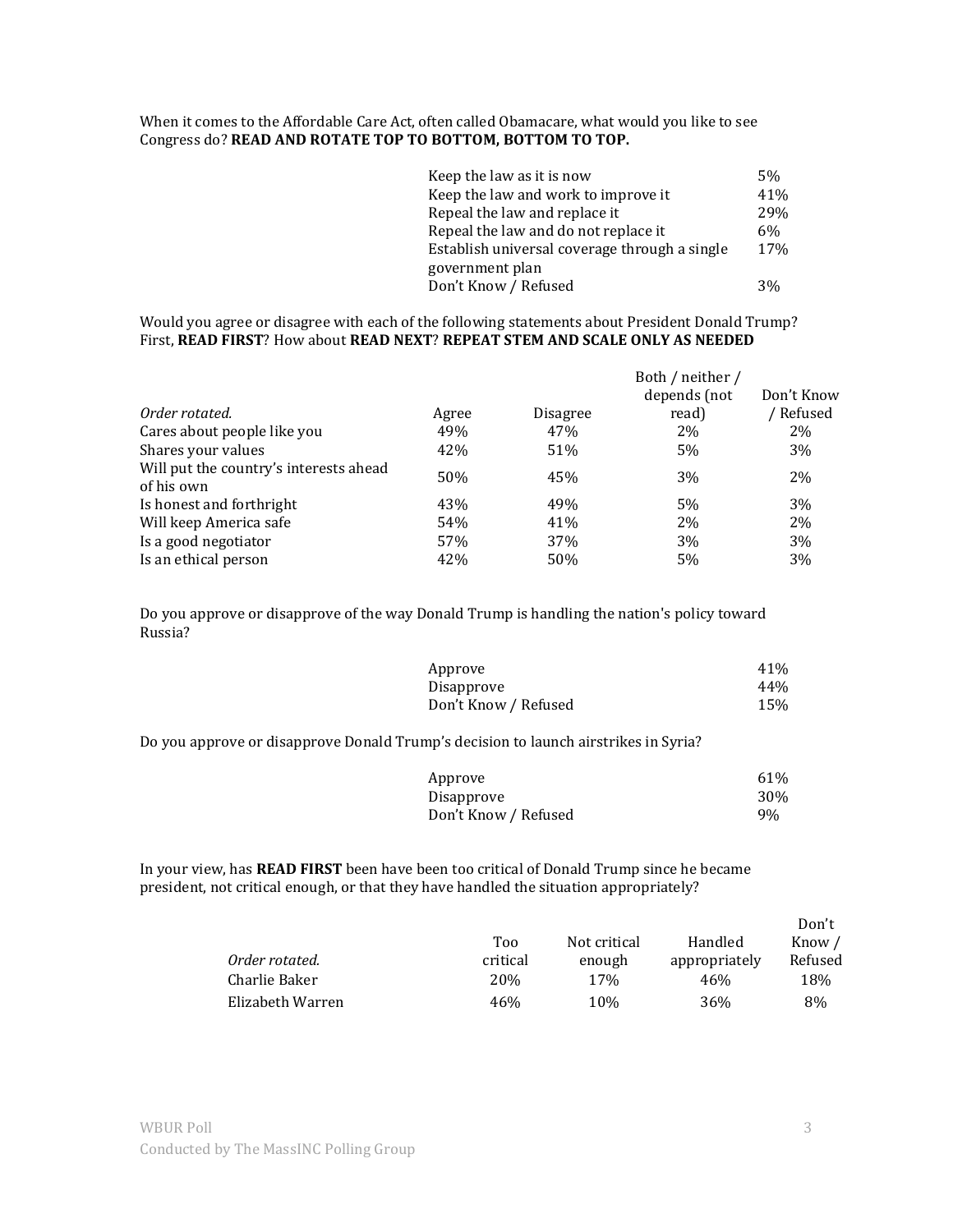# **Now let's talk about some issues specific to Massachusetts and your own city or town.**

Thinking about the money the state of Massachusetts gives to cities and towns for transportation, education, and other needs, do you think your region gets **READ AND ROTATE**?

| More than our fair share of state funding | 3%  |
|-------------------------------------------|-----|
| Our fair share of state funding           | 41% |
| Less than our fair share of state funding | 46% |
| Don't Know / Refused                      | 10% |

Thinking about everyday life for people in your city or town, would you say the last 5 years been **READ AND ROTATE** for the town?

| Among the best years  | 2%  |
|-----------------------|-----|
| Pretty good           | 17% |
| About average         | 57% |
| Pretty bad            | 14% |
| Among the worst years | 8%  |
| Don't Know / Refused  | 2%  |

Would you say you are financially better off than your parents were when they were your age, financially worse off, or about the same?

| Better off           | 44% |
|----------------------|-----|
| Worse off            | 25% |
| About the same       | 29% |
| Don't Know / Refused | 2%  |

Looking ahead, do you think the next generation will be financially better off when they are your age, financially worse off, or about the same?

| Better off           | 16 <sub>%</sub> |
|----------------------|-----------------|
| Worse off            | 49%             |
| About the same       | 31%             |
| Don't Know / Refused | 4%              |

Over the last 10 years, has it become easier or more difficult for you and your family to afford to live the kind of life you want—or is it just about the same?

| <b>12%</b> |
|------------|
| 43%        |
| 44%        |
| $1\%$      |
|            |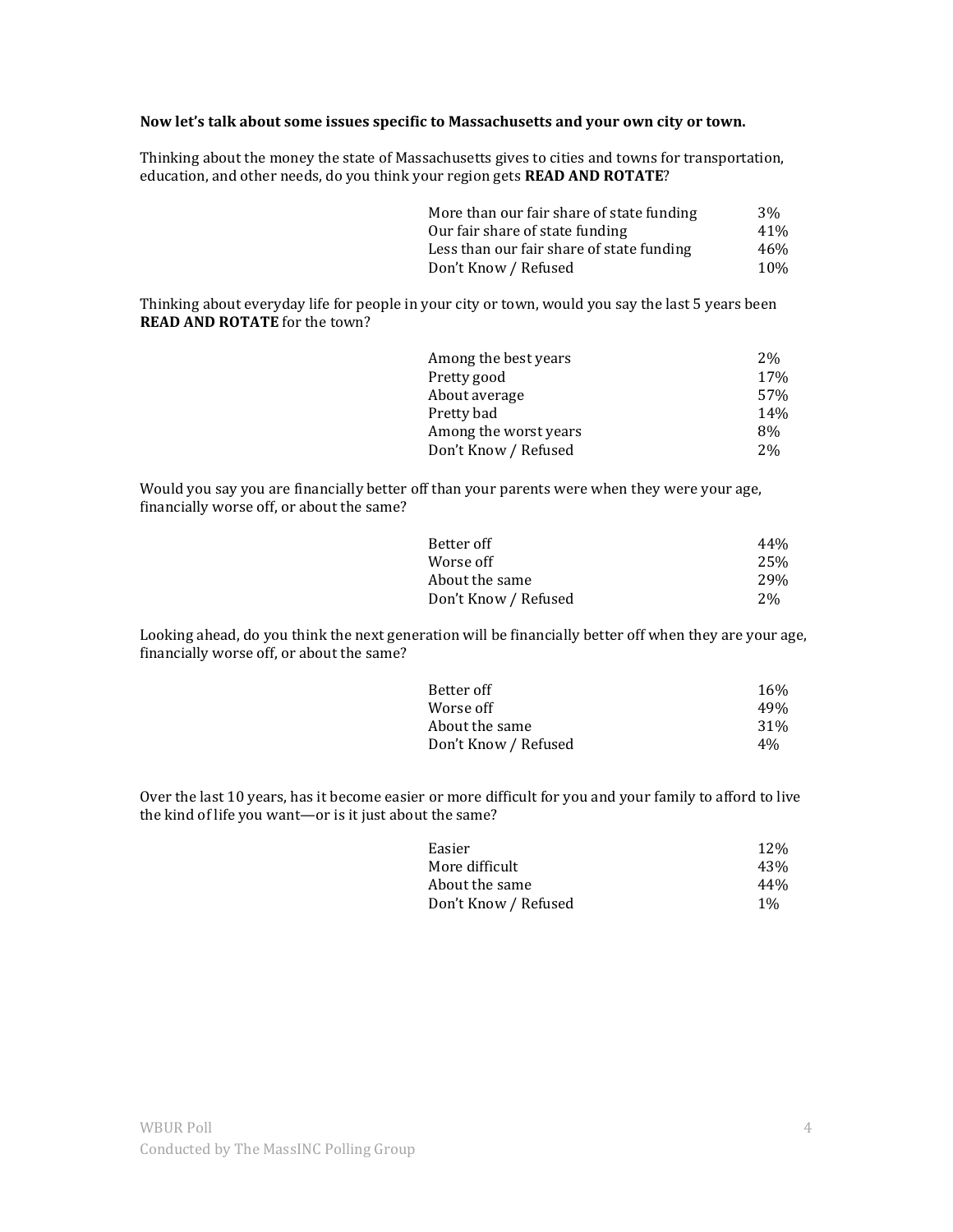# **Demographics**

Race

|                    | White / Caucasian<br>All others<br>Don't Know / Refused | 94%<br>3%<br>3%          |
|--------------------|---------------------------------------------------------|--------------------------|
| Age                |                                                         |                          |
|                    | 18 to 29<br>30 to 44<br>45 to 59<br>$60+$               | 13%<br>24%<br>30%<br>33% |
| Gender             |                                                         |                          |
|                    | Male<br>Female                                          | 48%<br>52%               |
| Party Registration |                                                         |                          |
|                    | Democrat<br>Republican<br>Independent / Unenrolled      | 22%<br>15%<br>63%        |
| Education          |                                                         |                          |
|                    | High School or less                                     | 28%                      |
|                    | Some college, no degree<br>College graduate (BA/BS)     | 27%<br>31%               |
|                    | Advanced degree                                         | 14%                      |
|                    | Don't Know / Refused                                    | 1%                       |